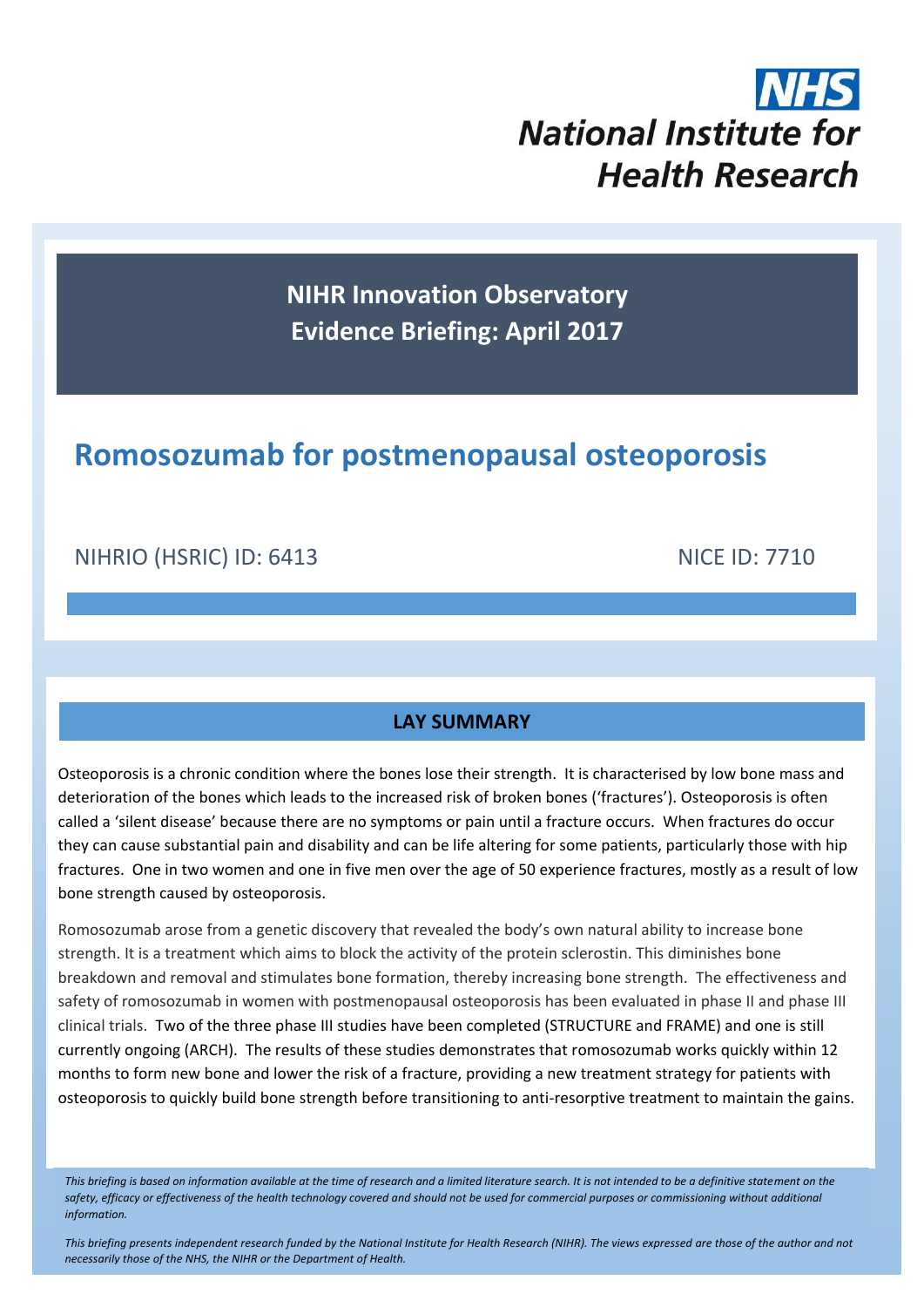#### **TARGET GROUP**

Postmenopausal women at high risk of fracture.

#### **TECHNOLOGY**

#### **DESCRIPTION**

Romosozumab (AMG-785; CDP-7851) is a humanized monoclonal antibody under development for the treatment of bone-related conditions, which includes postmenopausal osteoporosis and osteoporosis in males. Romosozumab reduces fragility fracture risk within 12 months and the risk reduction can be maintained after transition to anti-resorptive treatment. The drug originated as a result of a genetic discovery on the body's natural ability to increase bone strength and is a new monoclonal antibody that targets sclerostin, a protein secreted by bone cells that inhibits bone formation. When the sclerostin function is inhibited, bone formation is stimulated and bone resorption is reduced thereby rapidly increasing bone mass, structure and strength.<sup>1</sup>

In one phase III clinical trial, romosozumab was administered through subcutaneous injections (210 mg) monthly for 12 months, followed by subcutaneous open-label denosumab for 24 months in postmenopausal women with osteoporosis.<sup>2</sup> In a second phase III clinical trial, romosozumab was administered through subcutaneous injections (210 mg) monthly for 12 months, followed by subcutaneous open-label alendronate (oral) for at least another 12 months in post-menopausal women with osteoporosis.<sup>3</sup>

A Phase IIIb study was conducted that compared 12 months of romosozumab with 12 months of teriparatide in postmenopausal women with osteoporosis who were previously treated with an oral bisphosphonate and directly transitioned to either romosozumab or teriparatide.<sup>4</sup>

Romosozumab has also been studied in men with osteoporosis in a phase III clinical trial where it was compared with placebo over a 12 month treatment period.<sup>3,4</sup> The results demonstrated a statistically significant increase in bone mineral density (BMD) at the lumbar spine (primary endpoint) and at the femoral neck and total hip (secondary endpoint) at the end of the study period.<sup>3,4</sup>

Romosozumab does not currently have Marketing Authorisation in the EU for any indication.

### **INNOVATION and/or ADVANTAGES**

If licensed, romoszumab is expected to target osteoporosis in postmenopausal women with a high risk of bone fracturesin the near term. Most osteoporosis drugs work by stopping the progression of bone loss. Romosozumab is unique in that it stimulates bone formation and also reduces bone resorption. It is a 1 year treatment that rapidly builds bone mass and decreases fracture risk within 12 months and should then be followed by an anti-resorptive treatment to maintain the gains obtained with romosozumab. 5

#### **DEVELOPER**

UCB; Amgen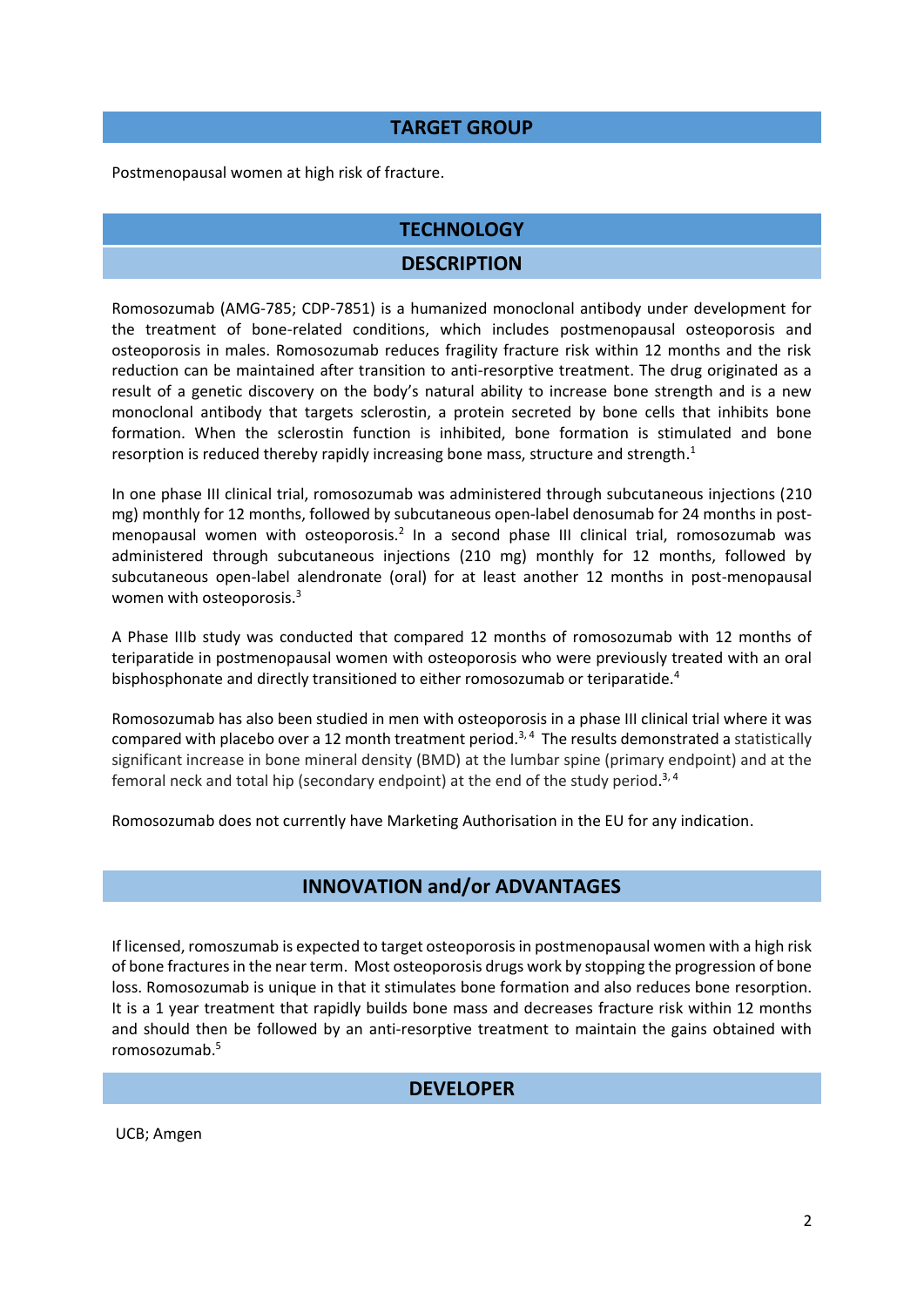#### **AVAILABILITY, LAUNCH or MARKETING**

It is currently in clinical trials phase III.

### **PATIENT GROUP**

#### **BACKGROUND**

Osteoporosis is a condition that weakens bones over time, making them more likely to break. Approximately 1 in 2 women and 1 in 5 men over age 50 will have an osteoporosis-related fracture in their lifetime.<sup>6</sup>

Postmenopausal women with osteoporosis considered 'high risk' are those with a bone mineral density (BMD) that is 2.5 standard deviations (SDs) or more below the young adult mean value for women (T-score equal to or less than -2.5 SD).<sup>7</sup>

Women often are not aware that they have osteoporosis because it does not become clinically apparent until a fracture occurs. When fractures do occur they can cause substantial pain and disability and can be life altering for some patients particularly with hip and vertebral fractures making it harder for patient to remain mobile and do things on their own, rapidly leading to loss of independence. When a fracture occurs this is a sign of weakened bones and inadequate bone strength, and that future fractures are likely, unless treatment is taken to reverse those deficits.<sup>7</sup>

#### **CLINICAL NEED and BURDEN OF DISEASE**

Around 3 million women and men have osteoporosis in the UK $^8$  and an estimated 500,000 fragility fractures occur each year in the UK.<sup>9</sup>

A postmenopausal woman has a 50% risk of sustaining an osteoporosis-related fracture in her lifetime while men over the age of 50 years have a 20% risk. Importantly, following a fracture the risk of subsequent fractures increases substantially.<sup>10</sup>

Once a woman suffers a fragility fracture, she is 5 times more likely to suffer another fracture within just 1 year and many women worry about another fracture and the impact it may have on their life.

In 2010, fragility fractures were estimated to cost £4.3 billion in the UK, a burden expected to increase with a growing ageing population to more than £5.4 billion by 2025. The majority of these costs relate to hip fracture, which nearly always results in hospitalisation, and causes around 1,100 deaths each month in the UK.<sup>11</sup> The Royal College of Physicians (RCP) audited the quality of clinical care delivered to patients who had fallen and fractured a bone, and had been seen in a hospital emergency department  $(A\&E)^{12}$  Only 32% of those with a non-hip fracture received adequate fracture risk assessment and just 28% were established on anti-osteoporosis medications within 12 weeks. Of these, the percentages were much lower for those not admitted to hospital. The department of Health (DH) subsequently incentivised primary care to initiate these treatments for such patients but, by the end of the first year of this scheme, fewer than one in five patients were on treatment.<sup>13</sup> Of those treated with oral bisphosphonates, short- and medium-term adherence to anti-osteoporosis medication is less than 50% in primary care.<sup>14</sup>

Commonly used treatments for osteoporosis take longer than 1 year to reduce clinical fracture risk and there is currently only one bone-forming agent available in the UK, requiring daily injections.<sup>9</sup>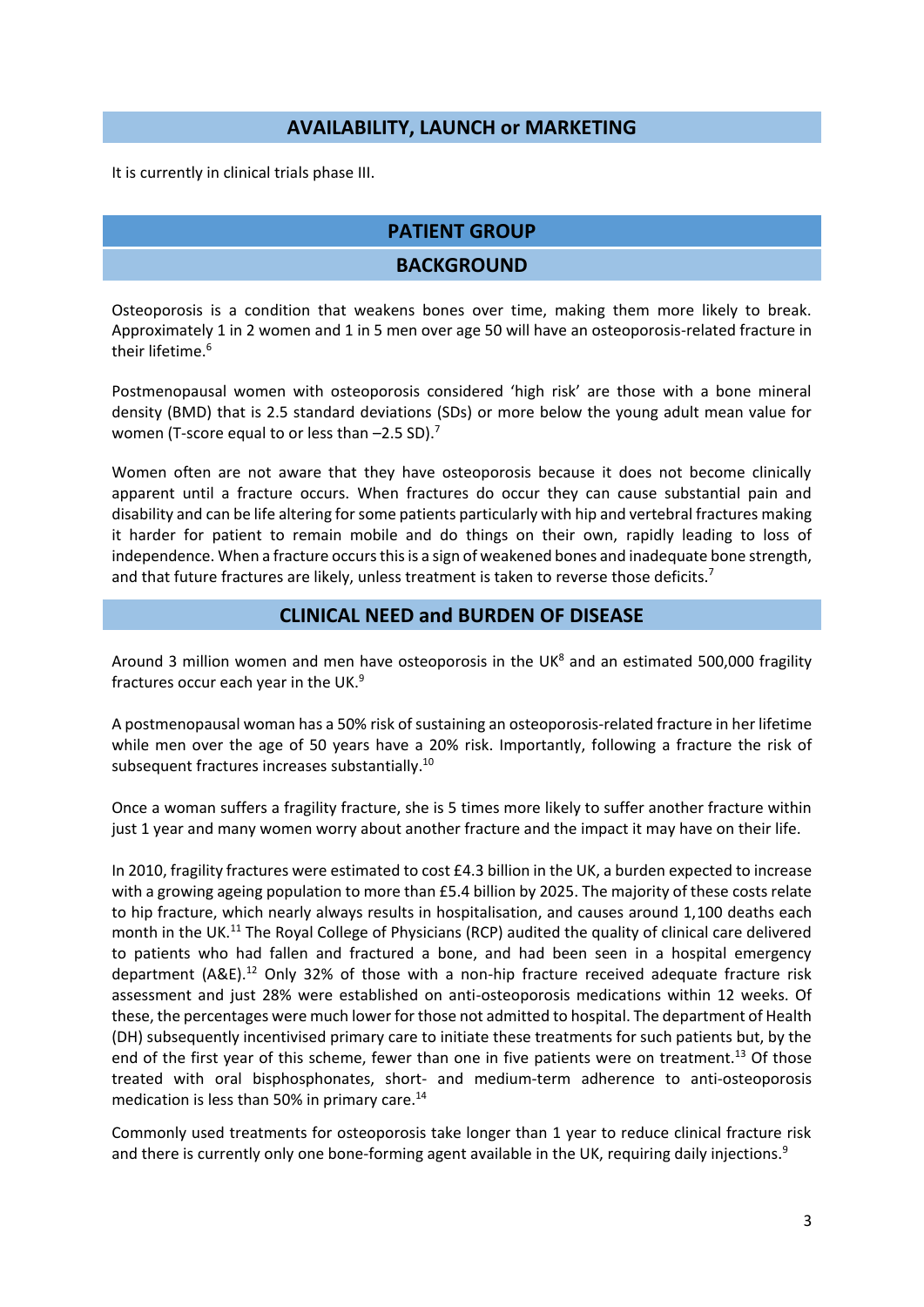The population likely to be eligible to receive romosozumab is still to be confirmed but is expected to include patients who have already experienced a fragility fracture, as these patients are at a higher risk for further fractures, particularly in the  $12 - 24$  months following the initial fracture.

# **PATIENT PATHWAY**

# **RELEVANT GUIDANCE**

### **NICE GUIDANCE**

- NICE technology appraisal in development. Biphosphonates for preventing osteoporotic fragility fractures (including a partial update of NICE technolgy appraisal guidance 160 and 161) (ID782). Expected date of issue to be confirmed.
- NICE technology appraisal. Percutaneous vertebroplasty and percutaneous balloon kyphoplasty for treating osteoporotic vertebral compression fractures (TA279). April 2013.
- NICE technology appraisal. Denosumab for the prevention of osteoporotic fractures in postmenopausal women (TA204). October 2010.
- NICE technology appraisal. Alendronate, etidronate, risedronate, raloxifene, strontium ranelate and teriparatide for the secondary prevention of ostoporotic fragility fractures in postmenopausal women (amended) (TA161). October 2008.
- NICE technology appraisal. Alendronate, etidronate, risedronate, raloxifene and strontium ranelate for the primary prevention of osteoporotic fragility fractures in postmenopausal women (amended) (TA160). October 2008.
- NICE clinical guideline. Osteoporosis: assessing the risk of fragility fracture (CG146). August 2012. (Updated February 2017).

### **NHS ENGLAND and POLICY GUIDANCE**

- The National Service Framework for Older People (2001).
- NHS England. 2013/14 NHS Standard Contract for Specialised Endocrinology Services (Adult). A03/S/a.
- NHS England. 2013/2014. NHS Standard Contract for Specialised Rheumatology Services (Adult). A13/S/a.
- NICE Quality Standard 149 Apr 2017. Osteoporosis.

### **OTHER GUIDANCE**

 National Osteoporosis Guideline Group, Guideline for the diagnosis and management of osteoporosis in postmenopausal women and men from the age of 50 years in the UK. Updated March 2014 [http://www.shef.ac.uk/NOGG/NOGG\\_Pocket\\_Guide\\_for\\_Healthcare\\_Professionals.pdf](http://www.shef.ac.uk/NOGG/NOGG_Pocket_Guide_for_Healthcare_Professionals.pdf)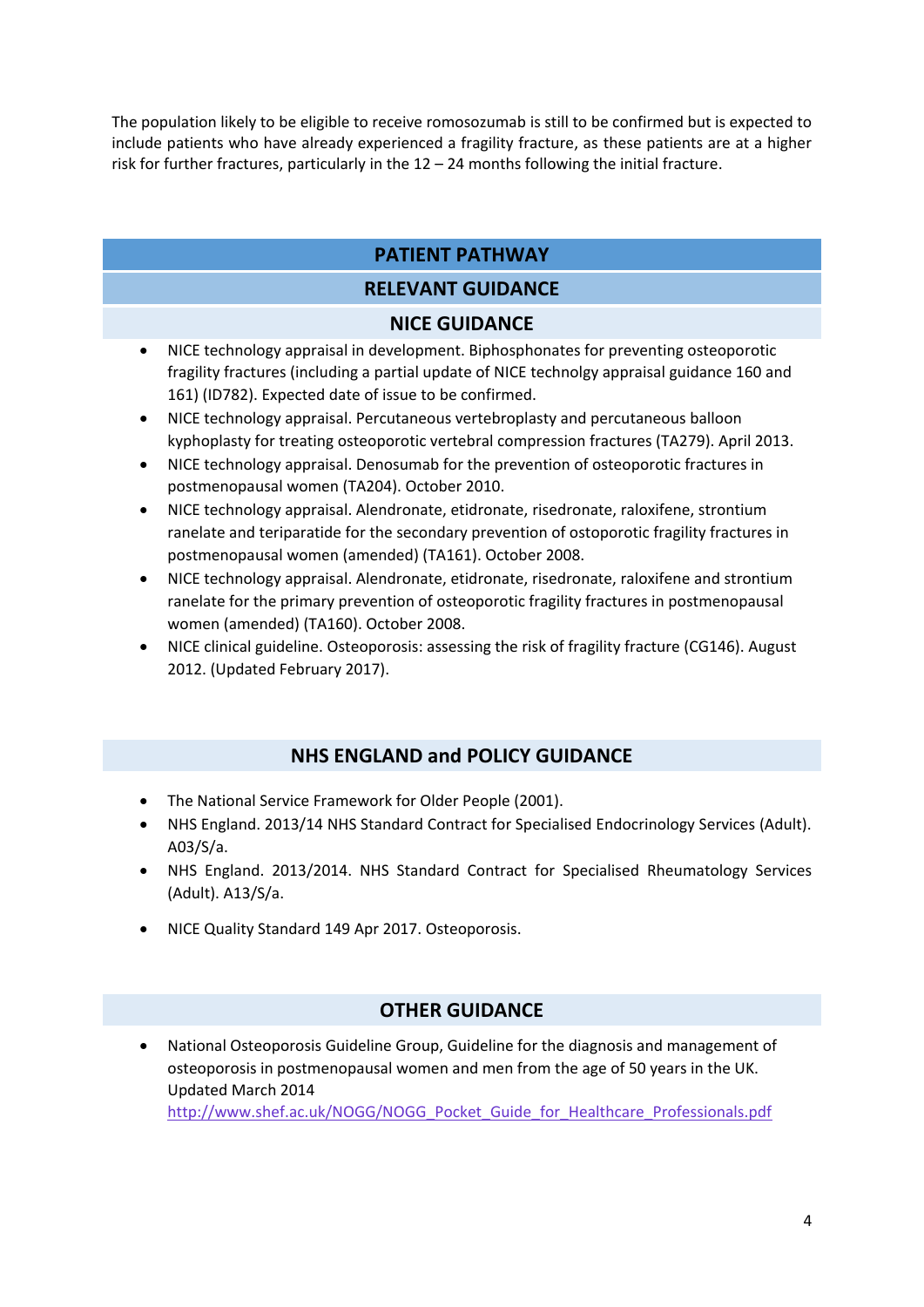#### **CURRENT TREATMENT OPTIONS**

Postmenopausal osteoporosis may be treated with a bisphosphonate. The bisphosphonates (such as alendronate and risedronate) decrease the risk of vertebral fracture; alendronate and risedronate have also been shown to reduce non-vertebral fractures.<sup>9</sup>

Teriparatide, a form of the hormone which regulates calcium levels in your body (parathyroid hormone) has also been recommended by NICE as a treatment option for postmenopausal osteoporosis.<sup>15</sup> It is administered as a daily subcutaneous injection for 18 to 24 months.<sup>9</sup> Denosumusab, an anti-resorptive treatment, given subcutaneously every 6 months, is a monoclonal antibody used to treat osteoporosis in women after menopause who are at high risk for fracture.<sup>7</sup>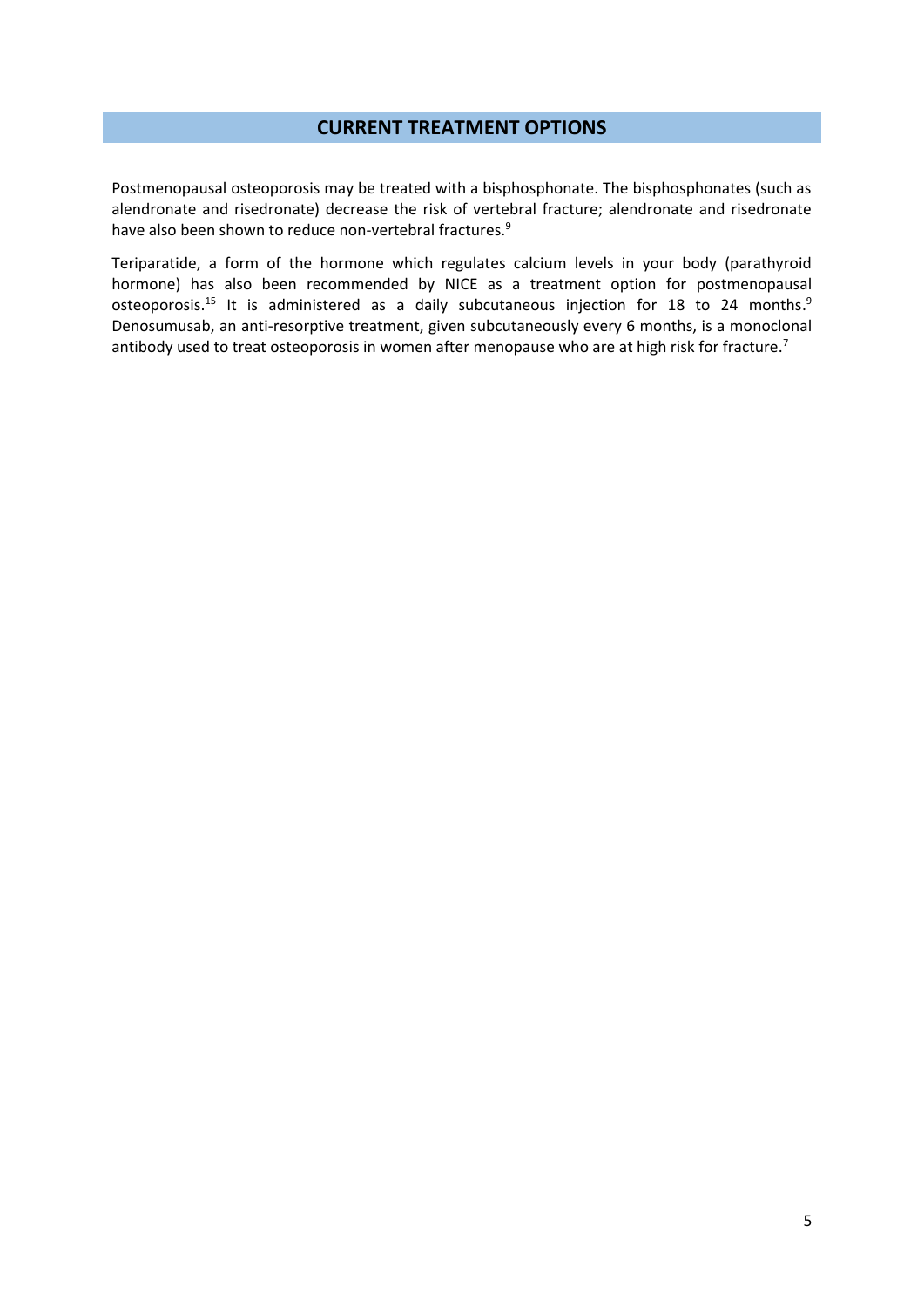# **EFFICACY and SAFETY**

| <b>Trial</b>                 | Romosozumab (Evenity,<br>AMG-785, CDP-7851),<br>NCT01575834 (FRAME);<br>Postmenopausal<br>osteoporosis; romosozumab<br>vs placebo; phase III | Romosozumab (Evenity,<br>AMG-785, CDP-7851),<br>NCT01631214 (ARCH);<br>Postmenopausal<br>osteoporosis;<br>Romosozumab vs<br>alendronate; phase III                                                                              | Romosozumab (Evenity,<br>AMG-785, CDP-7851),<br>NCT01796301<br>(STRUCTURE);<br>Postmenopausal<br>osteoporosis;<br>Romosozumab vs<br>teriparatide; phase III                                                                                 | Romosozumab (Evenity, AMG-<br>785, CDP-7851), NCT00896532,<br>Postmenopausal Women with<br>Low Bone Mineral Density;<br>AMG 785 or placebo or<br>debomusab vs open label<br>teriparatide or alendronate or<br>zolendronic acid; phase II |
|------------------------------|----------------------------------------------------------------------------------------------------------------------------------------------|---------------------------------------------------------------------------------------------------------------------------------------------------------------------------------------------------------------------------------|---------------------------------------------------------------------------------------------------------------------------------------------------------------------------------------------------------------------------------------------|------------------------------------------------------------------------------------------------------------------------------------------------------------------------------------------------------------------------------------------|
| <b>Sponsor</b>               | UCB, Amgen                                                                                                                                   | UCB; Amgen                                                                                                                                                                                                                      | UCB; Amgen                                                                                                                                                                                                                                  | UCB; Amgen                                                                                                                                                                                                                               |
| <b>Status</b>                | Primary analysis reported,<br>extension is ongoing                                                                                           | Ongoing, but not recruiting<br>participants                                                                                                                                                                                     | Completed                                                                                                                                                                                                                                   | Completed                                                                                                                                                                                                                                |
| <b>Source of Information</b> | Trial registry <sup>2</sup>                                                                                                                  | Trial registry <sup>3</sup>                                                                                                                                                                                                     | Trial registry <sup>4</sup>                                                                                                                                                                                                                 | Trial Registry <sup>16</sup>                                                                                                                                                                                                             |
| Location                     | EU (Including UK), North<br>America, South America,<br>Asia                                                                                  | EU (Including UK), North<br>America, South America,<br>Asia                                                                                                                                                                     | EU (Including UK), North<br>America, South America                                                                                                                                                                                          | Argentina, EU(non UK) and<br><b>USA</b>                                                                                                                                                                                                  |
| <b>Design</b>                | Randomised, double blind<br>controlled                                                                                                       | Randomised and double<br>blind controlled.                                                                                                                                                                                      | Randomised, open label<br>controlled                                                                                                                                                                                                        | Randomised and placebo<br>controlled.                                                                                                                                                                                                    |
| <b>Participants</b>          | N = 7180; aged 55 to 90<br>years; females;<br>Postmenopausal with<br>osteoporosis defined as low<br>bone mineral density.                    | N=4093; aged 55 to 90<br>years; females;<br>Postmenopausal with<br>osteoporosis at high risk of<br>fracture defined as: a hip<br>BMD T-score $\leq$ -2.50 and a<br>vertebral fracture or a hip<br>BMD T-score $\leq$ 2.00 and a | $n = 436$ ; aged $\ge 55$ to $\le 90$ ;<br>postmenopausal women<br>with a BMDT-score of $\leq$ -2.5<br>at the femoral neck, spine<br>or hip, a history of fragility<br>fracture and that had<br>received oral<br>bisphosphonate therapy for | N=419; aged 55 to 85 years;<br>females; Postmenopausal with<br>osteoporosis.                                                                                                                                                             |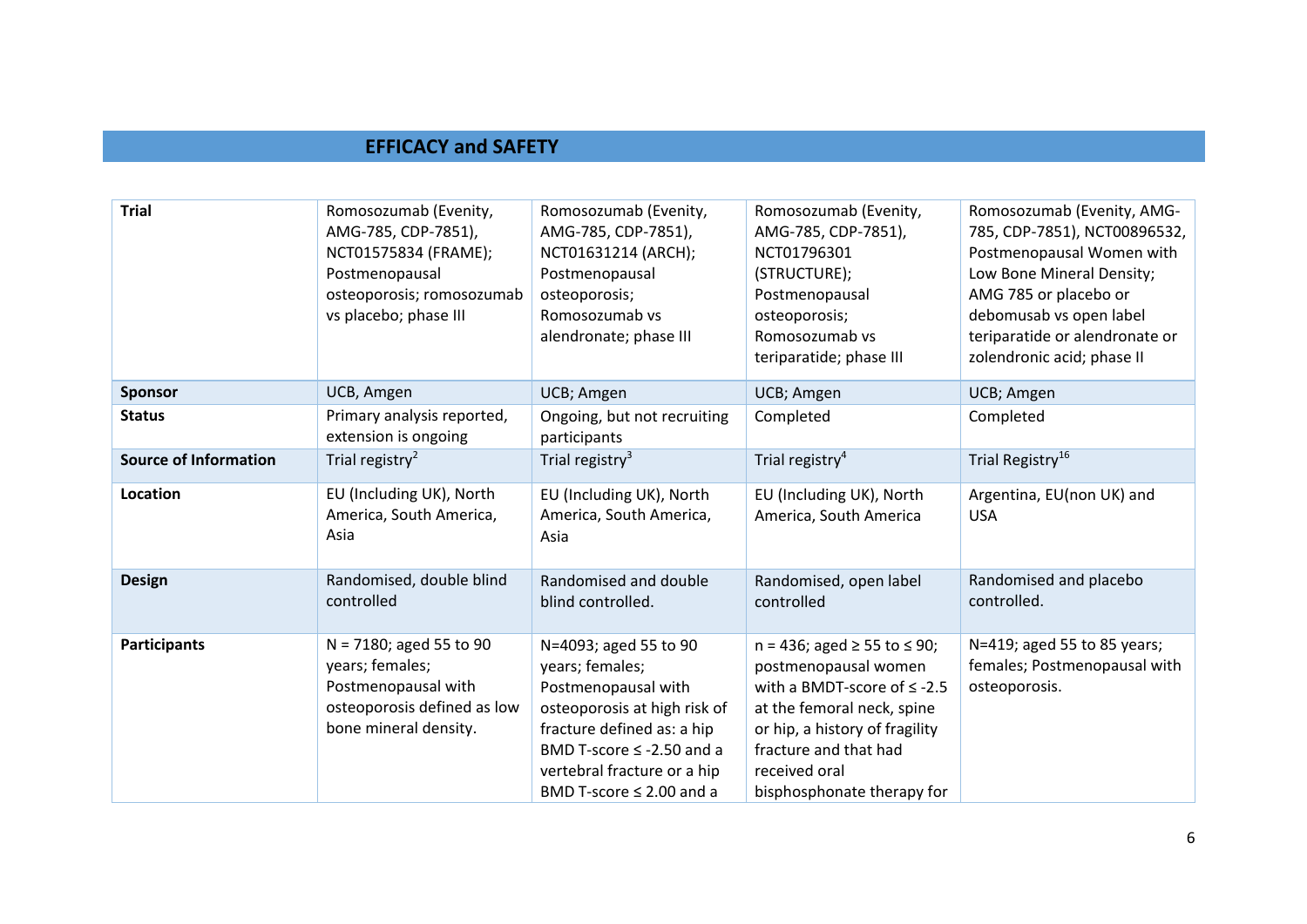|                           |                                                                                                                                                                                                                                                                                                        | recent hip fracture or two<br>vertebral fractures.                                                                                                                                                                                                                                                                | at least 3 years immediately<br>prior to screening.                                   |                                                                                                                                                                                                                                                                                                                                                                                                                               |
|---------------------------|--------------------------------------------------------------------------------------------------------------------------------------------------------------------------------------------------------------------------------------------------------------------------------------------------------|-------------------------------------------------------------------------------------------------------------------------------------------------------------------------------------------------------------------------------------------------------------------------------------------------------------------|---------------------------------------------------------------------------------------|-------------------------------------------------------------------------------------------------------------------------------------------------------------------------------------------------------------------------------------------------------------------------------------------------------------------------------------------------------------------------------------------------------------------------------|
| <b>Schedule</b>           | Romosozumab sub-<br>cutaneous injections for 12<br>months, followed by sub-<br>cutaneous open-label<br>denosumab injections for<br>another 12 months<br>Sub-cutaneous placebo<br>injections for 12 months,<br>followed by sub-cutaneous<br>open-label denosumab<br>injections for another 12<br>months | Romosozumab sub-<br>cutaneous injections for 12<br>months followed by open-<br>label alendronate (oral) for<br>at least another 12 months<br>(until end of study).<br>Oral alendronate for 12<br>months, followed by open-<br>label alendronate, (oral) for<br>at least another 12 months<br>(until end of study) | Romosozumab<br>subcutaneous injections for<br>12 months<br>Teriparatide for 12 months | Drug: Active Comparator<br>Alendronate<br>70mg PO every week (QW)<br>• Placebo- SC Q3M<br>• AMG 785:140mg SC QM<br>• AMG 785:140mg SC Q3M<br>• AMG 785:210mg SC Q3M<br>• Placebo : SC QM<br>• Active comparator<br>teriparatide<br>20µg SC every day (QD)<br>• AMG 785 :210mg SC QM<br>• AMG 785:70mg SC QM<br>• Denosumab :60 mg SC Q6M<br>• Zoledronic acid :5 mg IV<br>• Placebo SC administration<br>every 6 months (Q6M) |
| Follow-up                 | After 24 months patients<br>enter an extension phase<br>for another 12 months                                                                                                                                                                                                                          | Active treatment period for<br>up to 36 months.                                                                                                                                                                                                                                                                   | No-follow-up period beyond<br>12 months                                               | Active treatment period for up<br>to 12 to 72 months, follow-up<br>period 12 months.                                                                                                                                                                                                                                                                                                                                          |
| <b>Primary Outcomes</b>   | Incidence of new vertebral<br>fracture at 12 and 24<br>months                                                                                                                                                                                                                                          | Incidence of clinical<br>fracture; Incidence of new<br>vertebral fracture                                                                                                                                                                                                                                         | Percent changes in total hip<br>DXA BMD through 12<br>months                          | Percent change from baseline<br>at month 12 in bone mineral<br>density at the lumbar spine for<br>the individual AMG 785 groups<br>and pooled placebo arms                                                                                                                                                                                                                                                                    |
| <b>Secondary Outcomes</b> | Incidence of fractures<br>Percent changes in DXA<br>bone mineral density (BMD)                                                                                                                                                                                                                         | Incidence of fractures                                                                                                                                                                                                                                                                                            | Total hip BMD at 6 months<br>Femoral neck and lumbar                                  | Percent change from baseline<br>at month 12 in bone mineral<br>density at the total hip,                                                                                                                                                                                                                                                                                                                                      |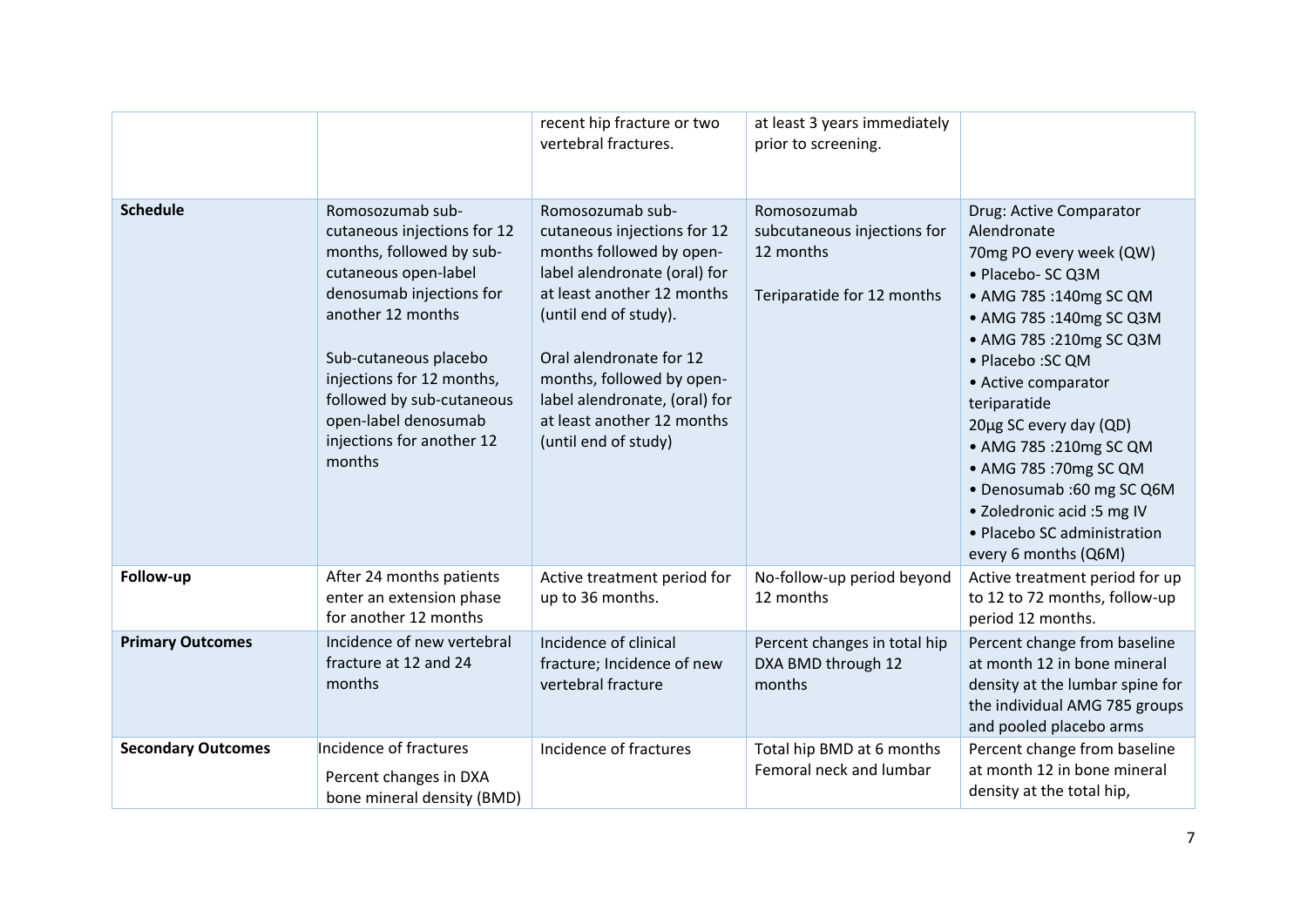| at the lumbar spine, total  | Percent changes in DXA           | spine DXA BMD at 6 and 12 | femoral neck and distal radius  |
|-----------------------------|----------------------------------|---------------------------|---------------------------------|
| hip, and femoral neck at 12 | <b>Bone Mineral Density from</b> | months                    | for the individual AMG 785      |
| and 24 months               | baseline to 12 months;           |                           | groups and pooled placebo       |
|                             | Percent changes in DXA           |                           | arms. Percent change from       |
|                             | <b>Bone Mineral Density from</b> |                           | baseline at month 1, 3, 6, 9    |
|                             | baseline to 24 months;           |                           | and 12 in bone turnover         |
|                             | Percent changes in DXA           |                           | markers for the individual      |
|                             | <b>Bone Mineral Density from</b> |                           | AMG 785 groups and pooled       |
|                             | baseline to 36 months            |                           | placebo arms. Nature,           |
|                             |                                  |                           | frequency, severity of adverse  |
|                             |                                  |                           | events & their relationship to  |
|                             |                                  |                           | treatment; Changes from         |
|                             |                                  |                           | baseline in vital signs,        |
|                             |                                  |                           | laboratory assessments, ECG     |
|                             |                                  |                           | parameters; Bone histologic &   |
|                             |                                  |                           | histomorphometric pameters;     |
|                             |                                  |                           | Formation of anti-AMG 785       |
|                             |                                  |                           | antibodies. Percent change      |
|                             |                                  |                           | from baseline at month 24 in    |
|                             |                                  |                           | bone mineral density for the    |
|                             |                                  |                           | individual AMG 785 groups       |
|                             |                                  |                           | and pooled placebo arms.        |
|                             |                                  |                           | Percent change from baseline    |
|                             |                                  |                           | in Quantitative Computed        |
|                             |                                  |                           | Tomography (QCT) BMD &          |
|                             |                                  |                           | variables for AMG 785 and       |
|                             |                                  |                           | teriparatide groups during the  |
|                             |                                  |                           | first year. Percent change from |
|                             |                                  |                           | baseline at month 6 in bone     |
|                             |                                  |                           | mineral density at the lumbar   |
|                             |                                  |                           | spine, total hip and femoral    |
|                             |                                  |                           | neck for the individual AMG     |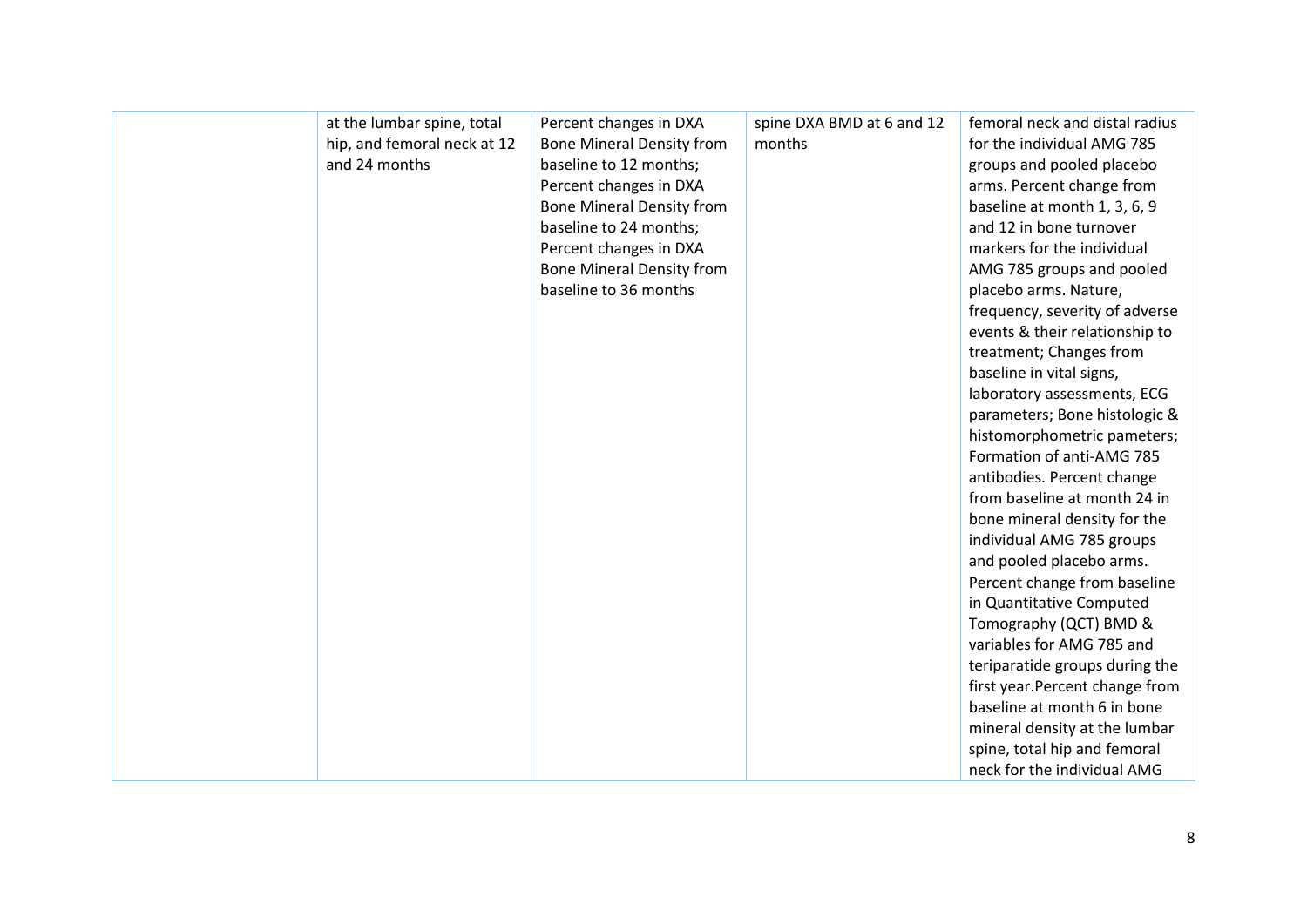|                    |                                                                                                                                                                                                                                                                                                                                                                                                                                                                                    |                                                                                                              | 785 groups and pooled<br>placebo arms<br>Nature, frequency and severity<br>of adverse events and their<br>relationship to treatment;<br>Percent change from baseline<br>and month 48 to months 54,<br>60, 66, and 72 in BMD at the<br>lumbar spine, total hip, and<br>femoral neck. Percent change<br>from baseline and month 48 to<br>months 51, 54, 60, 66, and 72<br>in BTMs. |
|--------------------|------------------------------------------------------------------------------------------------------------------------------------------------------------------------------------------------------------------------------------------------------------------------------------------------------------------------------------------------------------------------------------------------------------------------------------------------------------------------------------|--------------------------------------------------------------------------------------------------------------|----------------------------------------------------------------------------------------------------------------------------------------------------------------------------------------------------------------------------------------------------------------------------------------------------------------------------------------------------------------------------------|
| <b>Key Results</b> | At 12 months romosozumab<br>demonstrated a significant<br>73% relative risk reduction<br>in new vertebral fractures<br>versus placebo.<br>At 12 months romosozumab<br>demonstrated a significant<br>36% relative risk reduction<br>in clinical fracture versus<br>placebo.<br>At 12 months romosozumab<br>led to a non-statistically<br>significant 25% relative risk<br>reduction in nonvertebral<br>fractures (P=0.10).<br>Significant treatment-by-<br>region interactions were | BMD at all sites significantly<br>improved through month<br>12 with romosozumab<br>compared to teriparatide. | All dose levels of<br>romosozumab were associated<br>with significant increases in<br>bone mineral density at the<br>lumbar spine. It was also<br>associated with large increases<br>in bone mineral density at the<br>hip and femoral neck, as well<br>as transitory increases in bone-<br>formation markers and<br>sustained decreases in a bone-<br>resorption marker.        |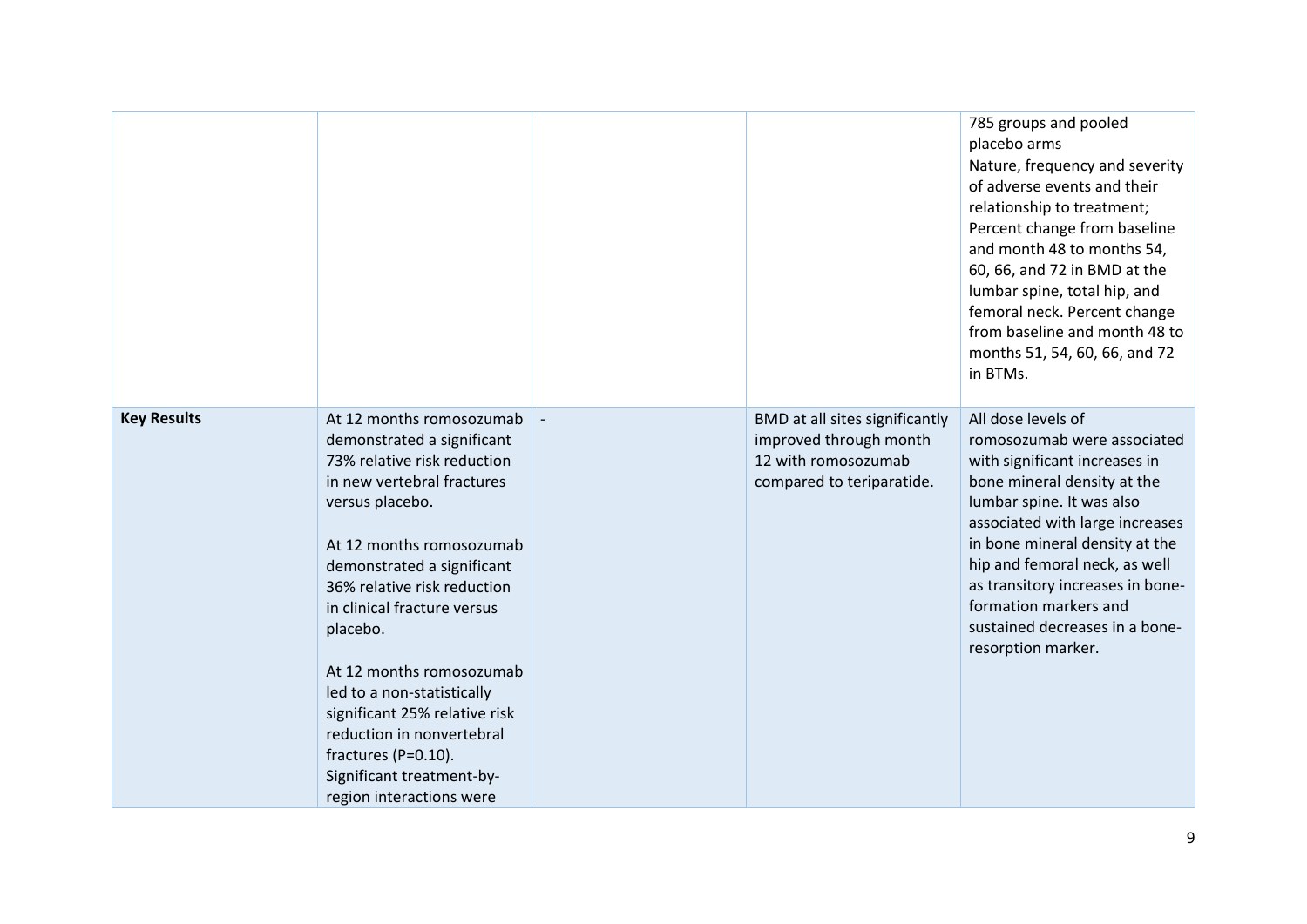| observed for clinical and    |  |  |
|------------------------------|--|--|
| nonvertebral fractures       |  |  |
| across geographic regions.   |  |  |
| In a post-hoc analysis, the  |  |  |
| incidence of nonvertebral    |  |  |
| fracture in the region of    |  |  |
| Latin America was very low   |  |  |
| in the placebo group (1.2%)  |  |  |
| and was not reduced in the   |  |  |
| romosozumab group (1.5%).    |  |  |
| By contrast, among the       |  |  |
| patients outside the region  |  |  |
| of Latin America, the        |  |  |
| incidence was 2.7% in the    |  |  |
| placebo group and            |  |  |
| significantly reduced to     |  |  |
| 1.6% in the romosozumab      |  |  |
| group, representing a risk   |  |  |
| that was 42% lower in the    |  |  |
| romosozumab group            |  |  |
| (hazard ratio, 0.58, 95% CI, |  |  |
| 0.37 to 0.89; P=0.04 for the |  |  |
| treatment-by-region          |  |  |
| interaction).                |  |  |
|                              |  |  |
| At 24 months romosozumab     |  |  |
| demonstrated a significant   |  |  |
| 75% relative risk reduction  |  |  |
| in new vertebral fracture    |  |  |
| versus the placebo group     |  |  |
| after each group made the    |  |  |
| transition to denosumab.     |  |  |
|                              |  |  |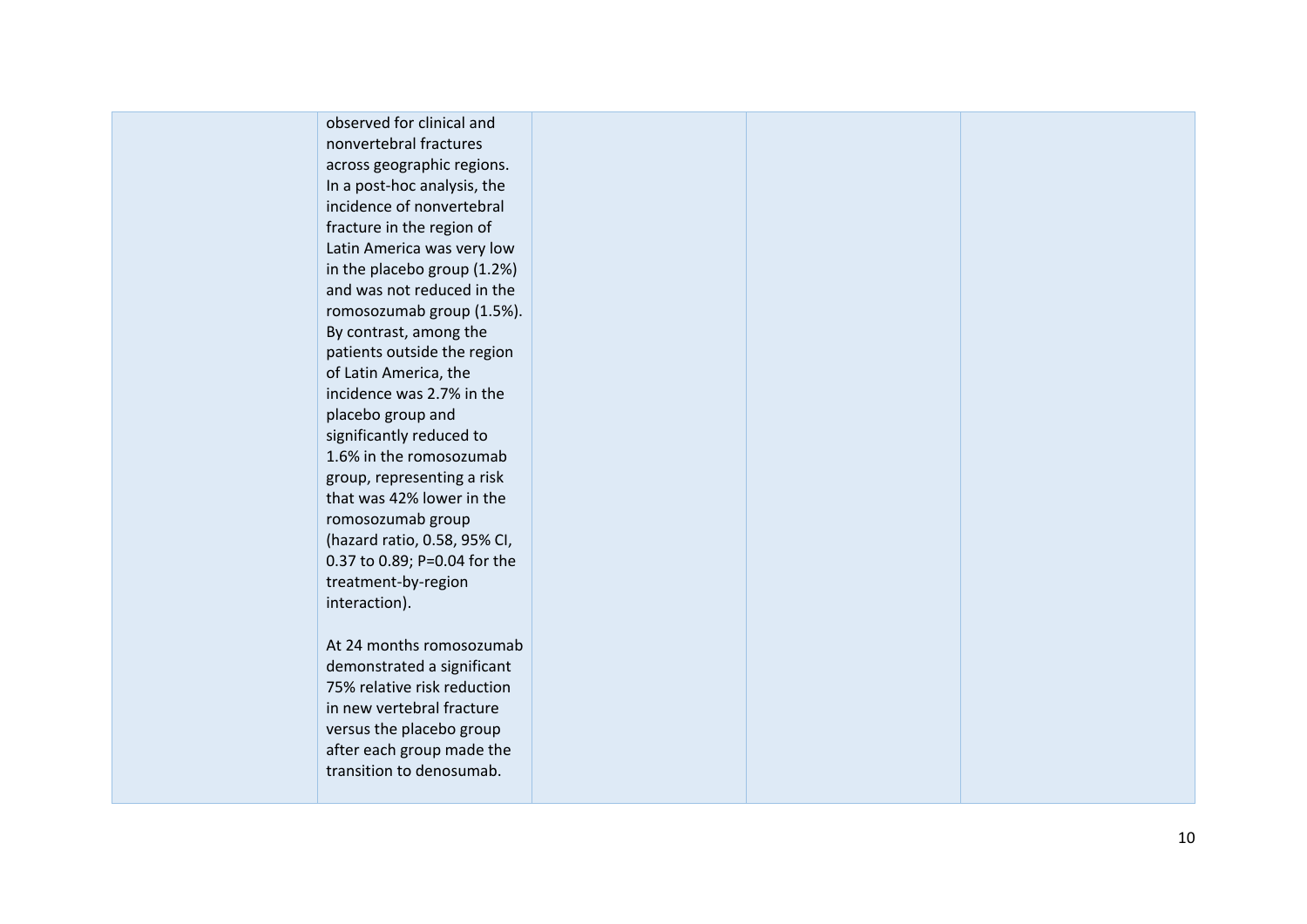|                              | At 24 months, a 33%<br>relative risk reduction in<br>clinical fractures was<br>observed in the<br>romosozumab group versus<br>the placebo group after<br>each group made the<br>transition to denosumab.<br>At 24 months, the<br>romosozumab group<br>demonstrated a 25%<br>relative risk reduction in<br>non-vertebral fractures<br>versus the placebo group<br>after each group made the<br>transition to denosumab. |                |                                                |                                                           |
|------------------------------|------------------------------------------------------------------------------------------------------------------------------------------------------------------------------------------------------------------------------------------------------------------------------------------------------------------------------------------------------------------------------------------------------------------------|----------------|------------------------------------------------|-----------------------------------------------------------|
| <b>Adverse effects (AEs)</b> | The incidence of adverse<br>events and serious adverse                                                                                                                                                                                                                                                                                                                                                                 | $\overline{a}$ | The overall incidence of<br>adverse events was | Except for mild, generally<br>nonrecurring injection-site |
|                              | events was balanced in the                                                                                                                                                                                                                                                                                                                                                                                             |                | generally balanced between                     | reactions with romosozumab,                               |
|                              | two arms, as was the                                                                                                                                                                                                                                                                                                                                                                                                   |                | the two study arms.                            | adverse events were similar                               |
|                              | incidence of events that                                                                                                                                                                                                                                                                                                                                                                                               |                | Incidence of all adverse                       | among groups                                              |
|                              | were categorised as                                                                                                                                                                                                                                                                                                                                                                                                    |                | events in patients treated                     |                                                           |
|                              | osteoarthritis, hyperostosis,                                                                                                                                                                                                                                                                                                                                                                                          |                | with romosozumab was                           |                                                           |
|                              | cancer, hypersensitivity,                                                                                                                                                                                                                                                                                                                                                                                              |                | 75.2 percent compared to                       |                                                           |
|                              | and adjudicated serious                                                                                                                                                                                                                                                                                                                                                                                                |                | 69.2 percent with                              |                                                           |
|                              | cardiovascular events.                                                                                                                                                                                                                                                                                                                                                                                                 |                | teriparatide. Serious                          |                                                           |
|                              |                                                                                                                                                                                                                                                                                                                                                                                                                        |                | adverse events occurred in                     |                                                           |
|                              | Two events that occurred in                                                                                                                                                                                                                                                                                                                                                                                            |                | 7.8 percent of patients                        |                                                           |
|                              | patients in the                                                                                                                                                                                                                                                                                                                                                                                                        |                | treated with romosozumab                       |                                                           |
|                              | romosozumab group were                                                                                                                                                                                                                                                                                                                                                                                                 |                | compared to 10.7 percent                       |                                                           |
|                              | adjudicated as being                                                                                                                                                                                                                                                                                                                                                                                                   |                | for teriparatide.                              |                                                           |
|                              | consistent with the                                                                                                                                                                                                                                                                                                                                                                                                    |                |                                                |                                                           |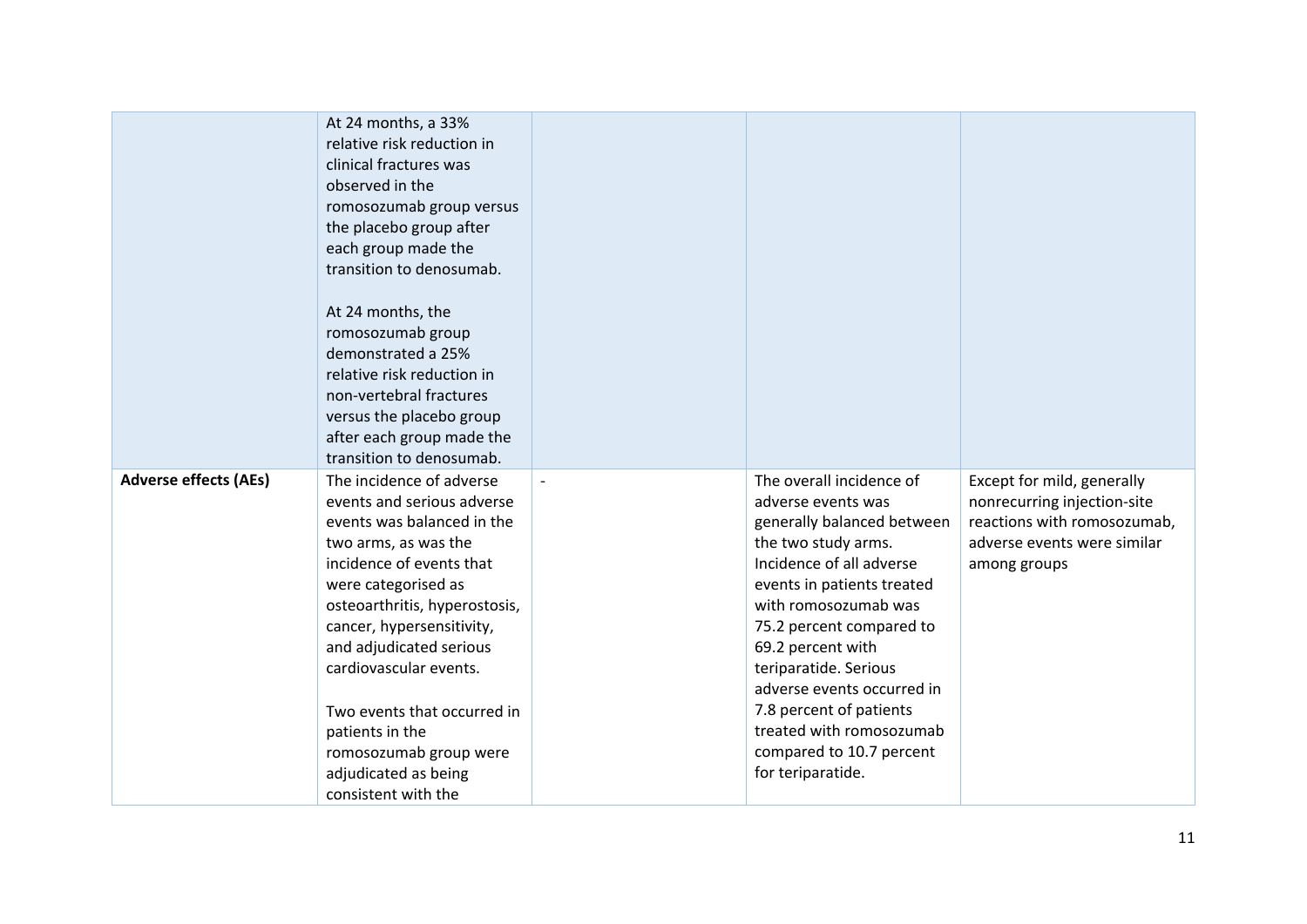|                                | definition of osteonecrosis  |               |          |                       |
|--------------------------------|------------------------------|---------------|----------|-----------------------|
|                                | of the jaw. One event        |               |          |                       |
|                                | occurred after 12 months of  |               |          |                       |
|                                | romosozumab treatment in     |               |          |                       |
|                                | the context of ill-fitting   |               |          |                       |
|                                | dentures, and the other      |               |          |                       |
|                                | event occurred after 12      |               |          |                       |
|                                | months of romosozumab        |               |          |                       |
|                                | treatment and one dose of    |               |          |                       |
|                                | denosumab after a tooth      |               |          |                       |
|                                | extraction and subsequent    |               |          |                       |
|                                | osteomyelitis of the jaw.    |               |          |                       |
|                                | One event that was           |               |          |                       |
|                                | adjudicated as being         |               |          |                       |
|                                | consistent with the          |               |          |                       |
|                                | definition of atypical       |               |          |                       |
|                                | femoral fracture occurred    |               |          |                       |
|                                | 3.5 months after the first   |               |          |                       |
|                                | dose of romosozumab; the     |               |          |                       |
|                                | patient had reported a       |               |          |                       |
|                                | history of prodromal pain at |               |          |                       |
|                                | the site of fracture         |               |          |                       |
|                                | beginning before             |               |          |                       |
|                                | enrolment.                   |               |          |                       |
| <b>Expected reporting date</b> | Reported                     | Expected 2017 | Reported | Study completion date |
|                                |                              |               |          | reported as Jan 2014  |
|                                |                              |               |          |                       |
|                                |                              |               |          |                       |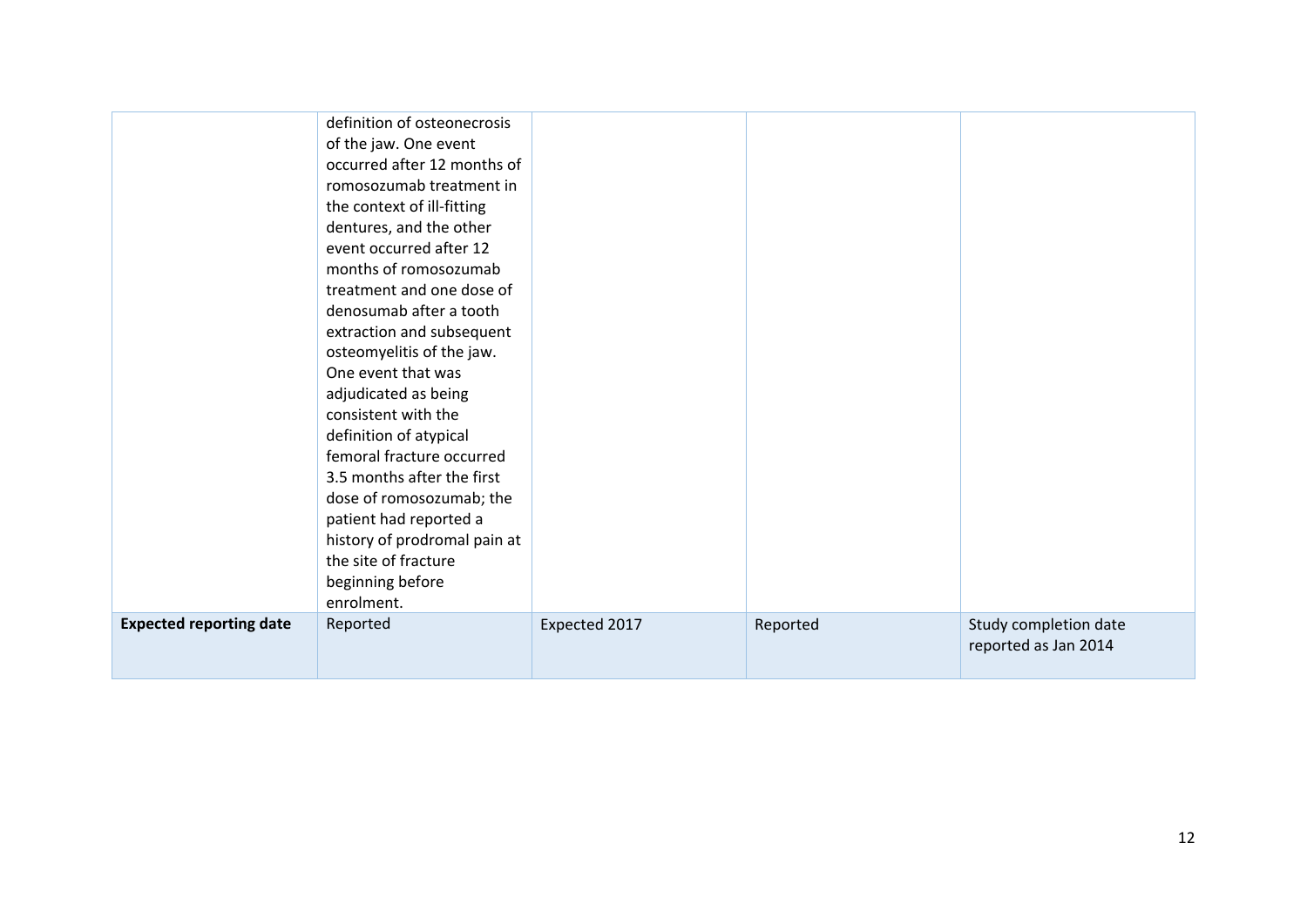# **ESTIMATED COST and IMPACT**

**COST**

The cost of romosomuzab is not yet known.

| <b>Drug</b>  | Dose                    | Annual cost* |
|--------------|-------------------------|--------------|
| Alendronate  | 10mg once daily         | £21.12       |
|              | 70mg oral, once weekly  | £9.36        |
| Teraparatide | 20µg SC, once daily     | £3,544.15    |
| Denosumab    | 60mg SC, every 6 months | £366.00      |

\*British National Formulary. BNF 2017. [www.bnf.org](http://www.bnf.org/)

# **IMPACT – SPECULATIVE**

#### **IMPACT ON PATIENTS and CARERS**

 $\Box$  Reduced mortality/increased length of survival  $\boxtimes$  Reduced symptoms or disability

- *potential improvement in quality of life for carers improved patient convenience, wider societal benefits (e.g. earlier return to normal activities, including employment)*
- 
- $\square$  No impact identified

### **IMPACT ON HEALTH and SOCIAL CARE SERVICES**

- 
- $\square$  Increased use of existing services  $\square$  Decreased use of existing services

 $\Box$  Re-organisation of existing services  $\Box$  Need for new services

- 
- $\Box$  Other  $\Box$  Other  $\Box$  Other  $\Box$  Other  $\Box$  Other  $\Box$  Other  $\Box$  Other  $\Box$  Other  $\Box$  Other  $\Box$  Other  $\Box$  Other  $\Box$  Other  $\Box$  Other  $\Box$  Other  $\Box$  Other  $\Box$  Other  $\Box$  Other  $\Box$  Other  $\Box$  Other  $\Box$  Other

#### **IMPACT ON COSTS and OTHER RESOURCE USE**

- $\Box$  Increased drug treatment costs  $\Box$  Reduced drug treatment costs
- 
- $\Box$  Other increase in costs  $\boxtimes$  Other reduction in costs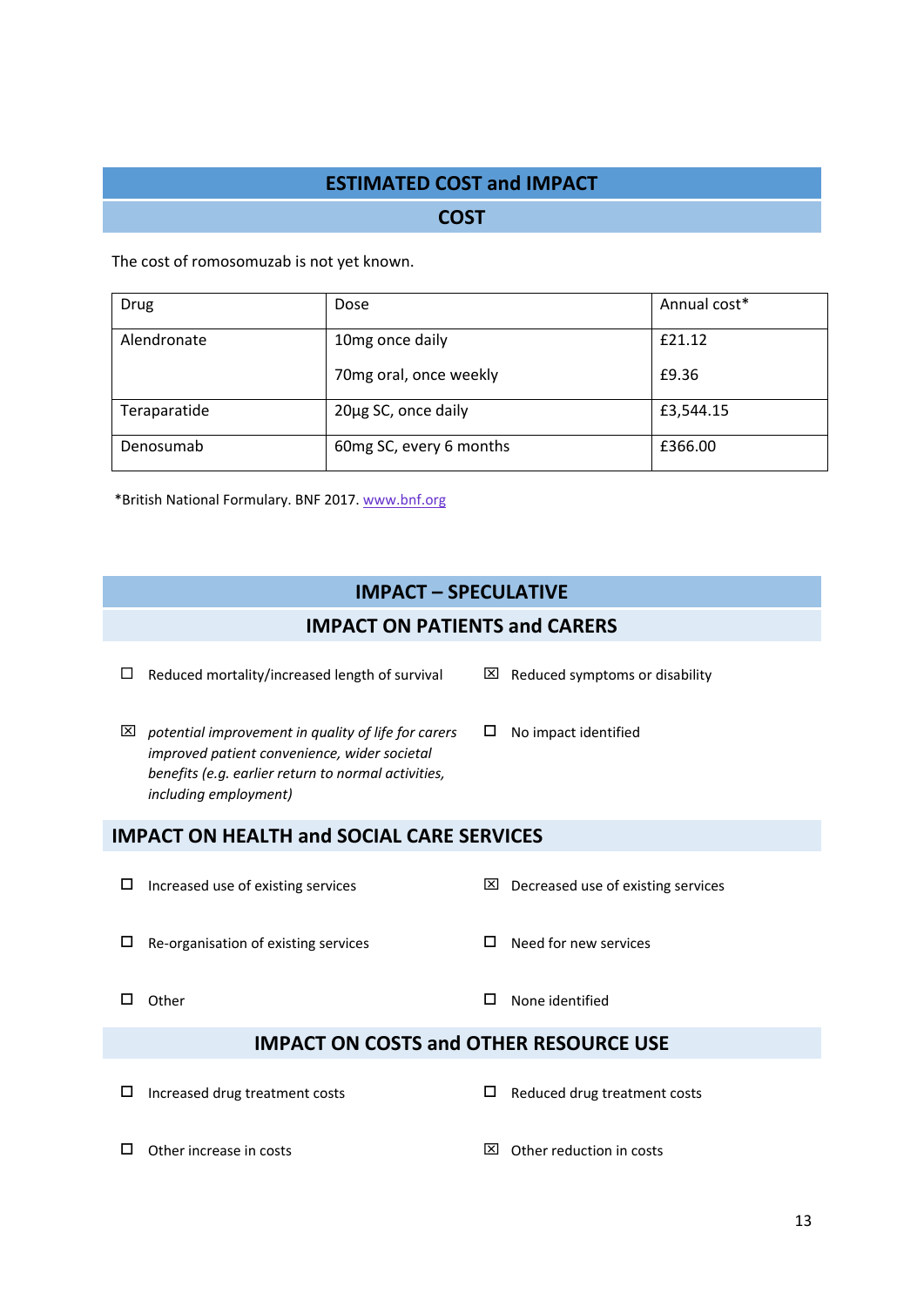$\boxtimes$  Other: *unknown cost of new therapy*  $\square$  None identified

## **OTHER ISSUES**

 $\square$  Clinical uncertainty or other research question identified: *specify*

 $\boxtimes$  None identified

# **REFERENCES**

- 1 Amgen. Results From Phase 3 FRAME Study Of Romosozumab Showed Significant Reductions In Both New Vertebral And Clinical Fractures In Postmenopausal Women With Osteoporosis. 2016.
- 2 ClinicalTrials.gov. Efficacy and Safety of Romosozumab Treatment in Postmenopausal Women With Osteoporosis (FRAME). 2017 [cited 2017 10 May]; Available from: <https://clinicaltrials.gov/ct2/show/NCT01575834>
- 3 ClinicalTrials.gov. Study to Determine the Efficacy and Safety of Romosozumab in the Treatment of Postmenopausal Women With Osteoporosis. 2017.
- 4 ClinicalTrials.gov. An Open-label Study to Evaluate the Effect of Treatment With AMG 785 or Teriparatide in Postmenopausal Women (STRUCTURE) (STRUCTURE). 2016 [cited 2017 10 May]; Available from:<https://clinicaltrials.gov/ct2/show/NCT01796301>
- 5 Amgen. Amgen And UCB Announce U.S. FDA Acceptance Of Biologics License Application For Romosozumab. 2016.
- 6 Cosman F, Crittenden DB, Adachi JD, Binkley N, Czerwinski E, Ferrari S, et al. Romosozumab Treatment in Postmenopausal Women with Osteoporosis. New England Journal of Medicine. 2016;375(16):1532-43.
- 7 Prolia. What Is Postmenopausal Osteoporosis? . 2017.
- 8 Ivergard Mea. Epidemiology and Economic Burden of Osteoporosis in the UK. Arch Osteoporosis. 2013;8(13).
- 9 Escellence NIfHaC. Osteoporosis: assessing the risk of fragility fracture Clinical guideline [CG146]. 2017 [cited 2017 10 May]; Available from: <https://www.nice.org.uk/guidance/cg146>
- 10 Gauthier A, Kanis JA, Jiang Y, Martin M, Compston JE, Borgström F, et al. Epidemiological burden of postmenopausal osteoporosis in the UK from 2010 to 2021: estimations from a disease model. Archives of Osteoporosis. 2011;6(1):179-88.
- 11 UK ILC. Osteoporosis in the UK at breaking point. . 2010.
- 12 Physicians RCo. Falling standards, broken promises: report of the national audit of falls and bone health. 2013 [cited 2017 10 May]; Available from: [https://www.rcplondon.ac.uk/projects/outputs/falling-standards-broken-promises-report](https://www.rcplondon.ac.uk/projects/outputs/falling-standards-broken-promises-report-national-audit-falls-and-bone-health)[national-audit-falls-and-bone-health](https://www.rcplondon.ac.uk/projects/outputs/falling-standards-broken-promises-report-national-audit-falls-and-bone-health)
- 13 Centre HSCI. Quality and Outcomes Framework Achievement, prevalence and exceptions data, 2012/13. 2013 [cited 2017 10 May]; Available from: [http://content.digital.nhs.uk/catalogue/PUB12262/qual-outc-fram-tech-anne-2012-13](http://content.digital.nhs.uk/catalogue/PUB12262/qual-outc-fram-tech-anne-2012-13-anx.pdf) [anx.pdf](http://content.digital.nhs.uk/catalogue/PUB12262/qual-outc-fram-tech-anne-2012-13-anx.pdf)
- 14 Li L, Roddam A, Gitlin M, Taylor A, Shepherd S, Shearer A, et al. Persistence with osteoporosis medications among postmenopausal women in the UK General Practice Research Database. Menopause. 2012;19(1):33-40.